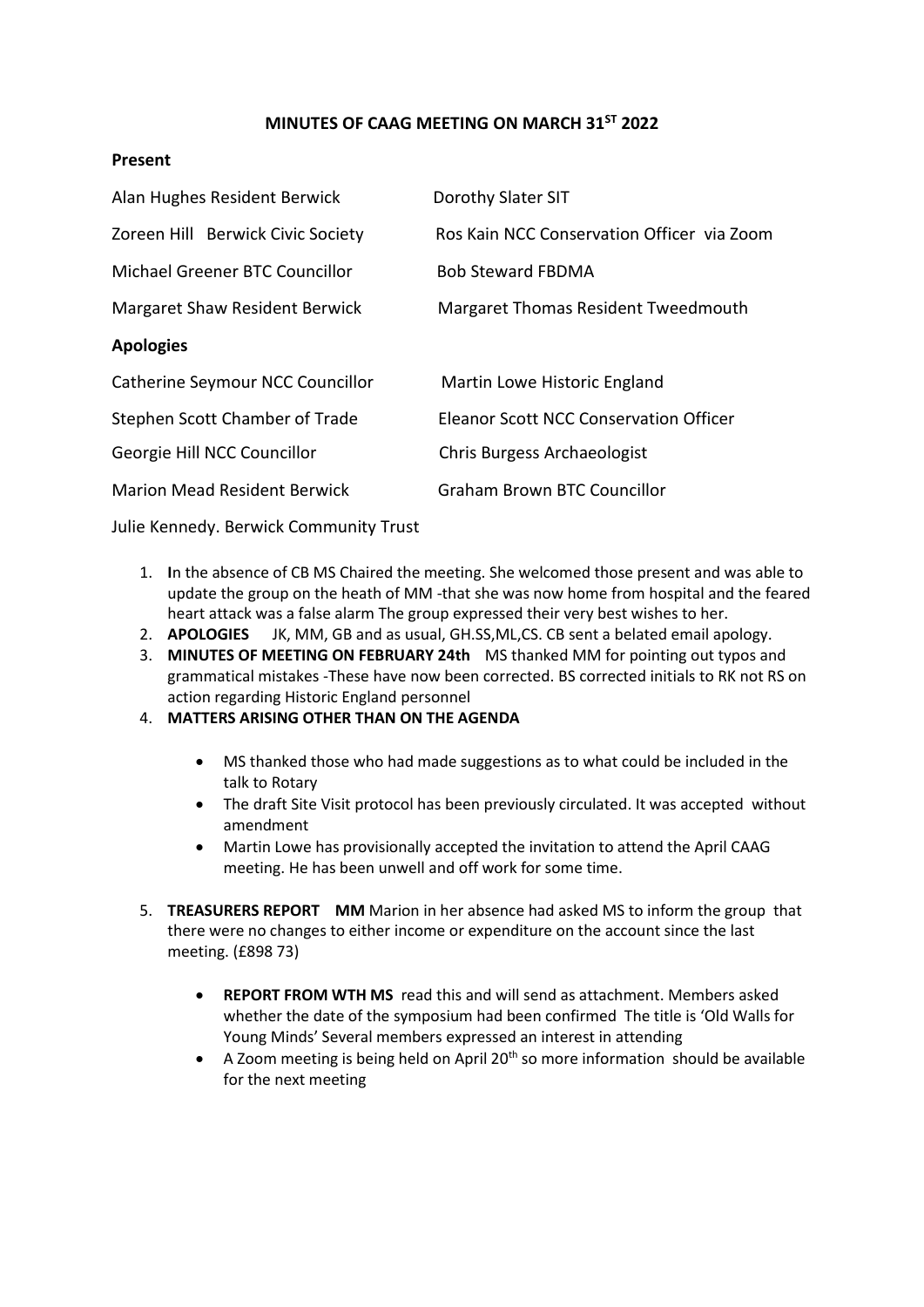# 6. **UPDATE ON CONSERVATION AREA MANAGEMENT PLAN RK**

- RK indicated that the brief was being finalised prior to tender to undertake the Conservation Area Management Plans (CAMPS),
- Public realm would form part of the brief
- CAAG has been part of the submission and it is hoped that CAAG members will participate practically for which training will be provided.
- RK Jules Brown Zinnie Denby Mann were coming to Berwick the next day to walk the conservation areas. MG offered transport but the logistics suggested that they take up MS offer to transport them from the station to Spittal so that they could walk back to Berwick AH and MT offered 'comfort' stops en route

# 7. **CURRENT PLANNING APPLICATIONS**

Update on Grammar School site, Main Street Tweedmouth and LNER station and 5,Quay Walls.

Amended plans seem to have been lodged for the interior of the Grammar school site Members were invited to look prior to the next meeting.

- Stone condition survey was in 2015 RK does not feel the condition of the stonework is as bad as has been suggested.
- AH queried whether the Freeman had been approached.
- $\bullet$  MG said meeting of Freeman trustees would take place on April 4<sup>th</sup>.

Ref: LNER planning application for improvements to the former station master's house MS spoke to Ian McCaffery re this application. He had not been consulted and would pursue this. It would seem that others in the Conservation team were aware of the application.

> • MS has been informed that permission has been granted for100 plus parking spaces on the west of the line.

22/00633/FUL 38,WEST ST -SHOP FRONT ALTERATIONS

- This is potentially a significant development as the rear of the property need extensive work before it can be amended to holiday accommodation, gallery and workshops. The penne to be enlarged by removing a single shop front (The larger window would remain)
- RK was involved in a pre -app discussion
- The conservation architects Hales and Son have been engaged.
- Concern expressed as THI money was spent on the property which now seems not fit for purpose

The Foulis /dock area development is unlikely to go ahead as the applicant doesn't own the land. The conservation officer had recommended refusal.

22/00768/FUL 43,MAIN STREET TWEEDMOUTH sub divide a two bed house to 2no 2 bedroom propertied - not discussed